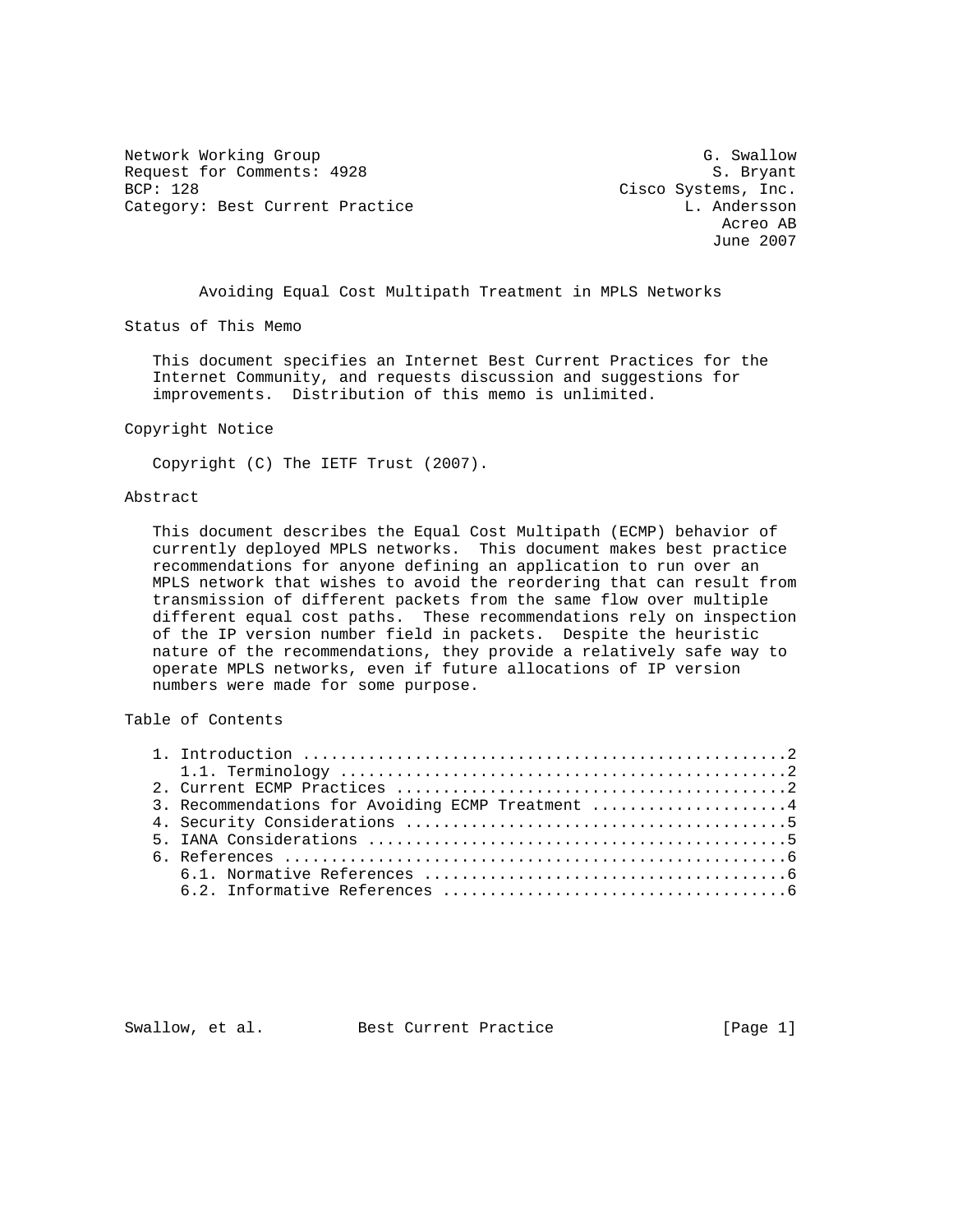1. Introduction

 This document describes the Equal Cost Multipath (ECMP) behavior of currently deployed MPLS networks. We discuss cases where multiple packets from the same top-level LSP might be transmitted over different equal cost paths, resulting in possible mis-ordering of packets that are part of the same top-level LSP. This document also makes best practice recommendations for anyone defining an application to run over an MPLS network that wishes to avoid the resulting potential for mis-ordered packets. While disabling ECMP behavior is an option open to most operators, few (if any) have chosen to do so, and the application designer does not have control over the behavior of the networks that the application may run over. Thus, ECMP behavior is a reality that must be reckoned with.

- 1.1. Terminology
	- ECMP Equal Cost Multipath

FEC Forwarding Equivalence Class

- IP ECMP A forwarding behavior in which the selection of the next-hop between equal cost routes is based on the header(s) of an IP packet
- Label ECMP A forwarding behavior in which the selection of the next-hop between equal cost routes is based on the label stack of an MPLS packet
- LSP Label Switched Path
- LSR Label Switching Router
- 2. Current ECMP Practices

 The MPLS label stack and Forwarding Equivalence Classes are defined in [RFC3031]. The MPLS label stack does not carry a Protocol Identifier. Instead the payload of an MPLS packet is identified by the Forwarding Equivalence Class (FEC) of the bottom most label. Thus, it is not possible to know the payload type if one does not know the label binding for the bottom most label. Since an LSR, which is processing a label stack, need only know the binding for the label(s) it must process, it is very often the case that LSRs along an LSP are unable to determine the payload type of the carried contents.

 As a means of potentially reducing delay and congestion, IP networks have taken advantage of multiple paths through a network by splitting

Swallow, et al. Best Current Practice [Page 2]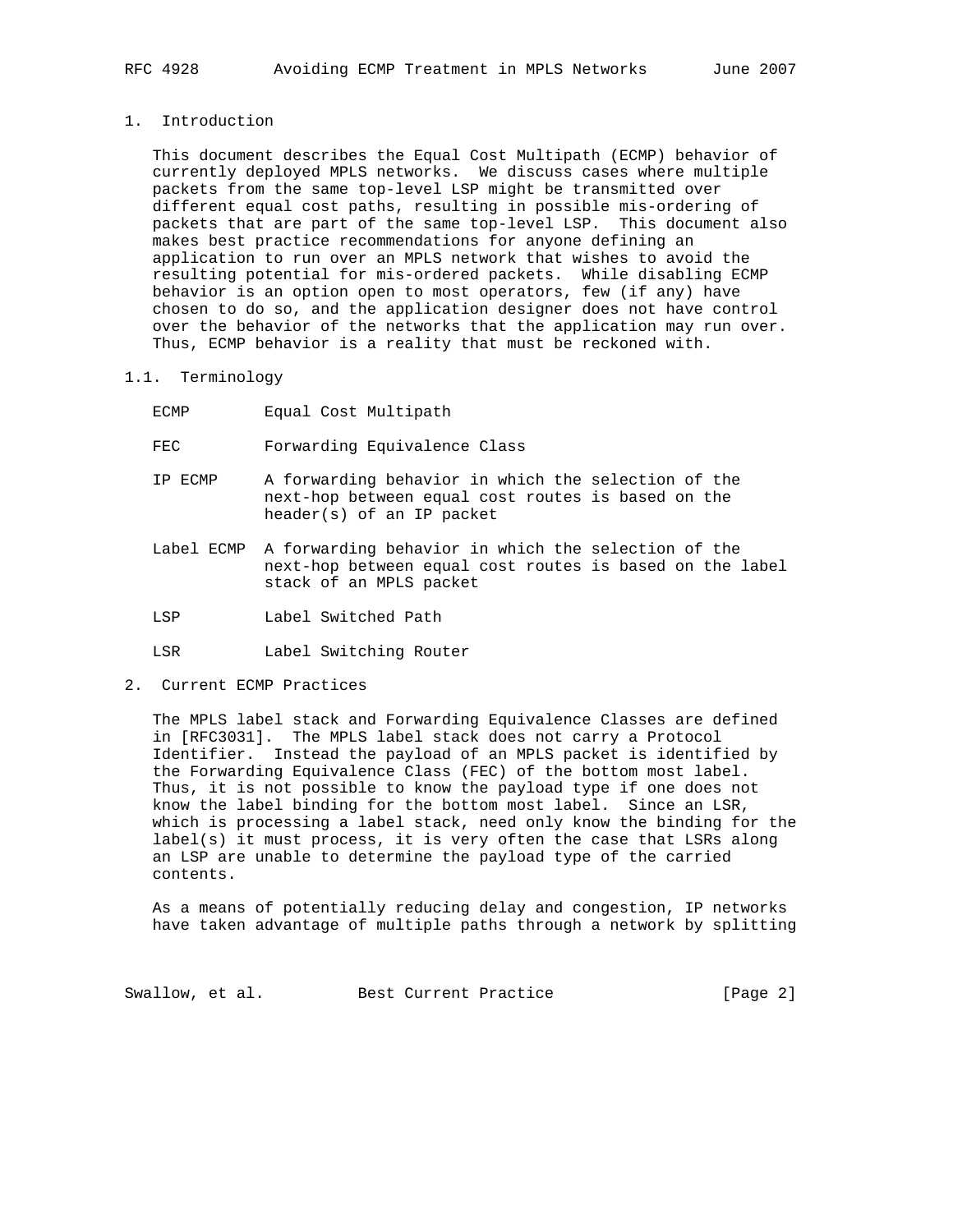traffic flows across those paths. The general name for this practice is Equal Cost Multipath or ECMP. In general, this is done by hashing on various fields on the IP or contained headers. In practice, within a network core, the hashing is based mainly or exclusively on the IP source and destination addresses. The reason for splitting aggregated flows in this manner is to minimize the re-ordering of packets belonging to individual flows contained within the aggregated flow. Within this document, we use the term IP ECMP for this type of forwarding algorithm.

 For packets that contain both a label stack and an encapsulated IPv4 (or IPv6) packet, current implementations in some cases may hash on any combination of labels and IPv4 (or IPv6) source and destination addresses.

 In the early days of MPLS, the payload was almost exclusively IP. Even today the overwhelming majority of carried traffic remains IP. Providers of MPLS equipment sought to continue this IP ECMP behavior. As shown above, it is not possible to know whether the payload of an MPLS packet is IP at every place where IP ECMP needs to be performed. Thus vendors have taken the liberty of guessing the payload. By inspecting the first nibble beyond the label stack, existing equipment infers that a packet is not IPv4 or IPv6 if the value of the nibble (where the IP version number would be found) is not 0x4 or 0x6 respectively. Most deployed LSRs will treat a packet whose first nibble is equal to 0x4 as if the payload were IPv4 for purposes of IP ECMP.

 A consequence of this is that any application that defines an FEC that does not take measures to prevent the values 0x4 and 0x6 from occurring in the first nibble of the payload may be subject to IP ECMP and thus having their flows take multiple paths and arriving with considerable jitter and possibly out of order. While none of this is in violation of the basic service offering of IP, it is detrimental to the performance of various classes of applications. It also complicates the measurement, monitoring, and tracing of those flows.

 New MPLS payload types are emerging, such as those specified by the IETF PWE3 and AVT working groups. These payloads are not IP and, if specified without constraint, might be mistaken for IP.

 It must also be noted that LSRs that correctly identify a payload as not being IP most often will load-share traffic across multiple equal-cost paths based on the label stack. Any reserved label, no matter where it is located in the stack, may be included in the computation for load balancing. Modification of the label stack between packets of a single flow could result in re-ordering that

Swallow, et al. Best Current Practice [Page 3]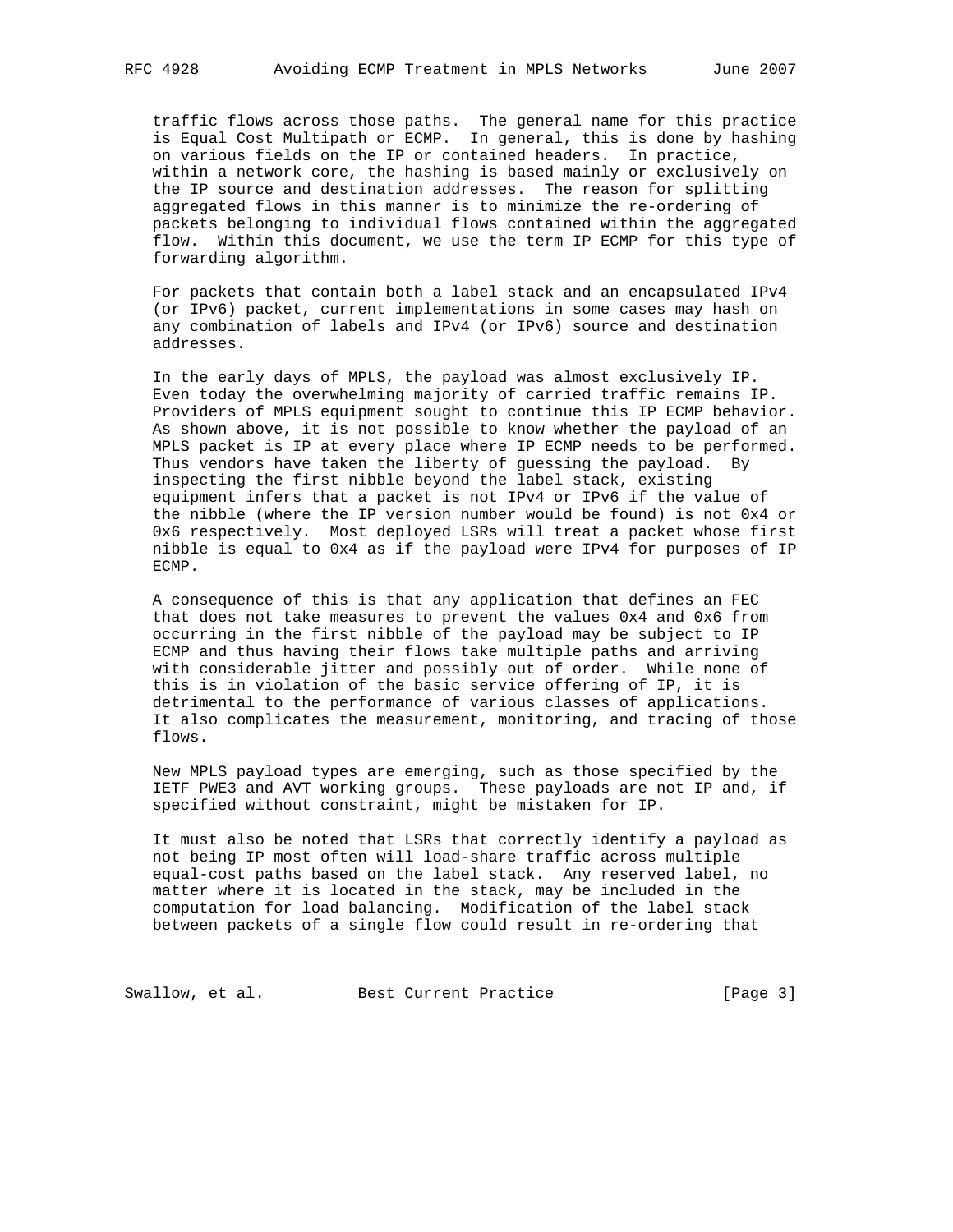flow. That is, were an explicit null or a router-alert label to be added to a packet, that packet could take a different path through the network.

 Note that for some applications, being mistaken for IPv4 may not be detrimental. The trivial case being where the payload behind the top label is a packet belonging to an MPLS IPv4 VPN. Here the real payload is IP and most (if not all) deployed equipment will locate the end of the label stack and correctly perform IP ECMP.

 A less obvious case is when the packets of a given flow happen to have constant values in the fields upon which IP ECMP would be performed. For example, if an Ethernet frame immediately follows the label and the LSR does ECMP on IPv4, but does not do ECMP on IPv6, then either the first nibble will be 0x4, or it will be something else. If the nibble is not 0x4 then no IP ECMP is performed, but Label ECMP may be performed. If it is 0x4, then the constant values of the MAC addresses overlay the fields that would have been occupied by the source and destination addresses of an IP header. In this case, the input to the ECMP algorithm would be a constant value and thus the algorithm would always return the same result.

3. Recommendations for Avoiding ECMP Treatment

 We will use the term "Application Label" to refer to a label that has been allocated with an FEC Type that is defined (or simply used) by an application. Such labels necessarily appear at the bottom of the label stack, that is, below labels associated with transporting the packet across an MPLS network. The FEC Type of the Application label defines the payload that follows. Anyone defining an application to be transported over MPLS is free to define new FEC Types and the format of the payload that will be carried.

|         | 0 1 2 3 4 5 6 7 8 9 0 1 2 3 4 5 6 7 8 9 0 1 2 3 4 5 6 7 8 9 |               | 0 <sub>1</sub> |
|---------|-------------------------------------------------------------|---------------|----------------|
| Label   |                                                             | Exp   0       | TTL            |
|         |                                                             |               |                |
|         |                                                             |               |                |
|         |                                                             |               |                |
| Label   |                                                             | Exp  0        | <b>TTL</b>     |
|         | -+-+-+-+-+-+-+-+-+-+-+-+-+-+-+-+-+-                         |               |                |
|         | Application Label                                           | Exp   1   TTL |                |
| 1st Nbl |                                                             |               |                |

Swallow, et al. Best Current Practice [Page 4]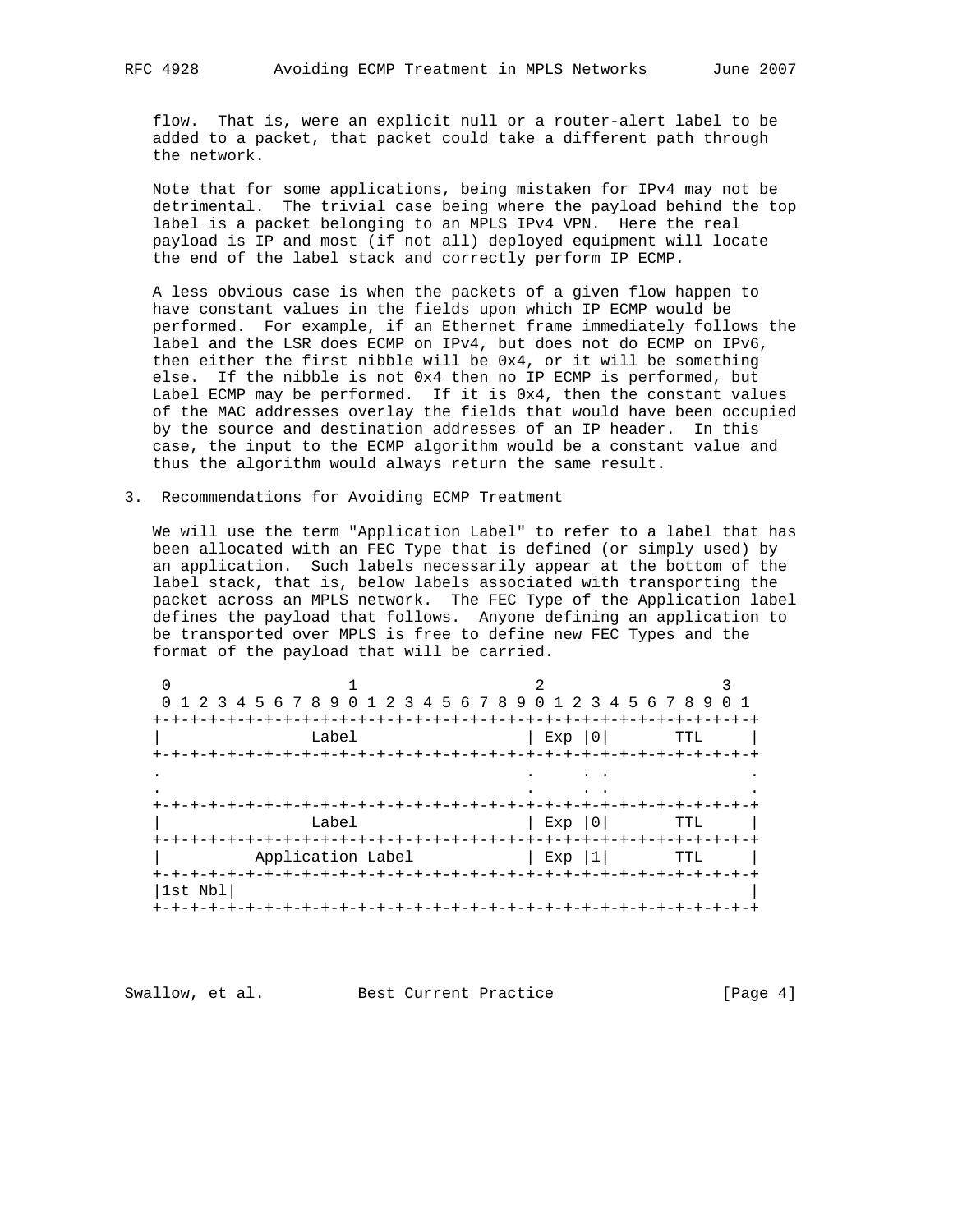In order to avoid IP ECMP treatment, it is necessary that an application take precautions to not be mistaken as IP by deployed equipment that snoops on the presumed location of the IP Version field. Thus, at a minimum, the chosen format must disallow the values 0x4 and 0x6 in the first nibble of their payload.

 It is REQUIRED, however, that applications depend upon in-order packet delivery restrict the first nibble values to 0x0 and 0x1. This will ensure that their traffic flows will not be affected if some future routing equipment does similar snooping on some future version(s) of IP.

 This behavior implies that if in the future an IP version is defined with a version number of 0x0 or 0x1, then equipment complying with this BCP would be unable to look past one or more MPLS headers, and loadsplit traffic from a single LSP across multiple paths based on a hash of specific fields in the IPv0 or IPv1 headers. That is, IP traffic employing these version numbers would be safe from disturbances caused by inappropriate loadsplitting, but would also not be able to get the performance benefits.

For an example of how ECMP is avoided in Pseudowires, see [RFC4385].

4. Security Considerations

 This memo discusses the conditions under which MPLS traffic associated with a single top-level LSP either does or does not have the possibility of being split between multiple paths, implying the possibility of mis-ordering between packets belonging to the same top-level LSP. From a security point of view, the worse that could result from a security breach of the mechanisms described here would be mis-ordering of packets, and possible corresponding loss of throughput (for example, TCP connections may in some cases reduce the window size in response to mis-ordered packets). However, in order to create even this limited result, an attacker would need to either change the configuration or implementation of a router, or change the bits on the wire as transmitted in a packet.

 Other security issues in the deployment of MPLS are outside the scope of this document, but are discussed in other MPLS specifications, such as [RFC3031], [RFC3036], [RFC3107], [RFC3209], [RFC3478], [RFC3479], [RFC4206], [RFC4220], [RFC4221], [RFC4378], AND [RFC4379].

5. IANA Considerations

 IANA has marked the value 0x1 in the IP protocol version number space as "Reserved" and placed a reference to this document to both values 0x0 and 0x1.

Swallow, et al. Best Current Practice [Page 5]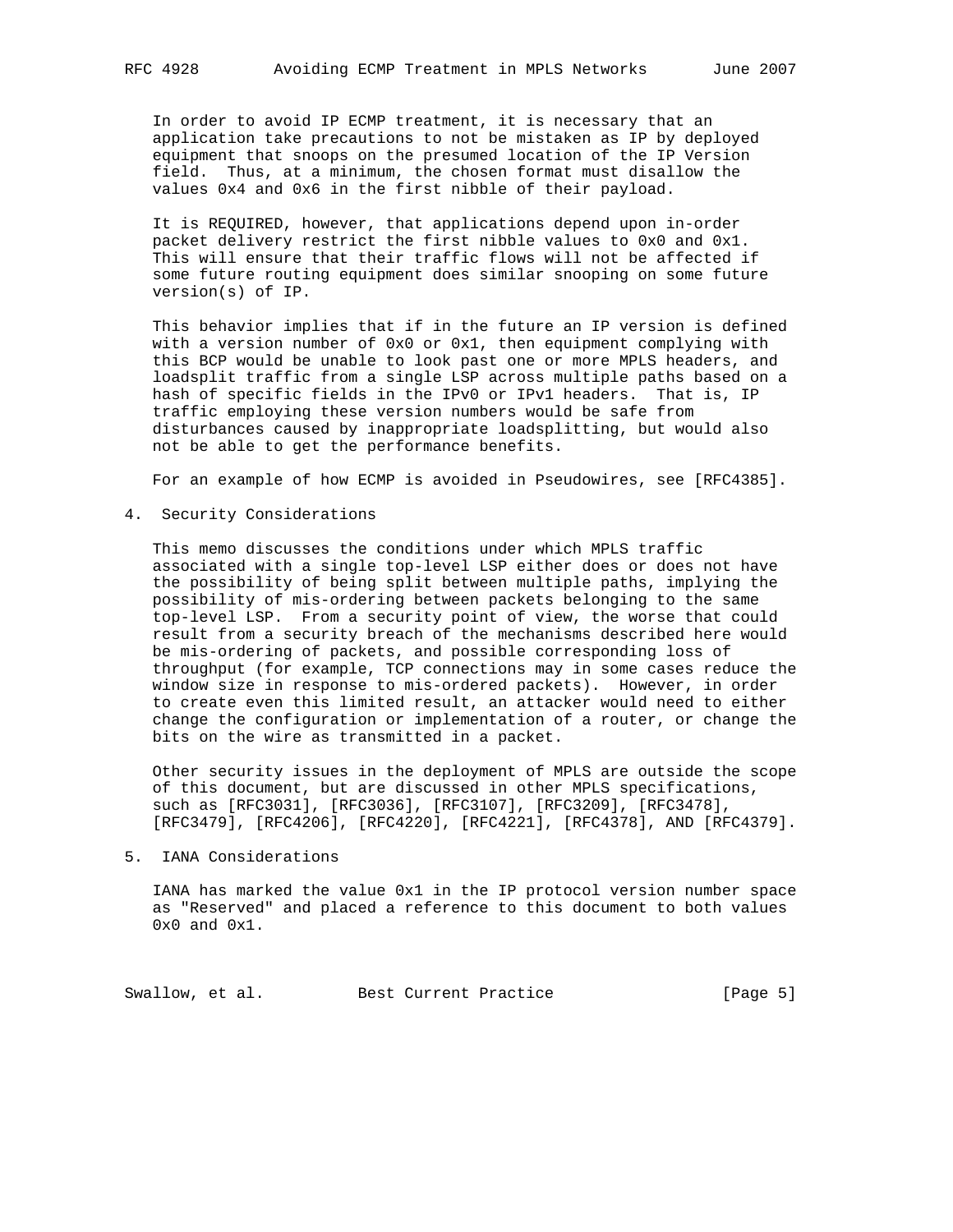Note that this document does not in any way change the policies regarding the allocation of version numbers, including the possible use of the reserved numbers for some future purpose.

- 6. References
- 6.1. Normative References

 [RFC3031] Rosen, E., Viswanathan, A., and R. Callon, "Multiprotocol Label Switching Architecture", RFC 3031, January 2001.

- 6.2. Informative References
	- [RFC3036] Andersson, L., Doolan, P., Feldman, N., Fredette, A., and B. Thomas, "LDP Specification", RFC 3036, January 2001.
	- [RFC3107] Rekhter, Y. and E. Rosen, "Carrying Label Information in BGP-4", RFC 3107, May 2001.
	- [RFC3209] Awduche, D., Berger, L., Gan, D., Li, T., Srinivasan, V., and G. Swallow, "RSVP-TE: Extensions to RSVP for LSP Tunnels", RFC 3209, December 2001.
	- [RFC3478] Leelanivas, M., Rekhter, Y., and R. Aggarwal, "Graceful Restart Mechanism for Label Distribution Protocol", RFC 3478, February 2003.
	- [RFC3479] Farrel, A., Ed., "Fault Tolerance for the Label Distribution Protocol (LDP)", RFC 3479, February 2003.
	- [RFC4206] Kompella, K. and Y. Rekhter, "Label Switched Paths (LSP) Hierarchy with Generalized Multi-Protocol Label Switching (GMPLS) Traffic Engineering (TE)", RFC 4206, October 2005.
	- [RFC4220] Dubuc, M., Nadeau, T., and J. Lang, "Traffic Engineering Link Management Information Base", RFC 4220, November 2005.
	- [RFC4221] Nadeau, T., Srinivasan, C., and A. Farrel, "Multiprotocol Label Switching (MPLS) Management Overview", RFC 4221, November 2005.
	- [RFC4378] Allan, D., Ed., and T. Nadeau, Ed., "A Framework for Multi-Protocol Label Switching (MPLS) Operations and Management (OAM)", RFC 4378, February 2006.

Swallow, et al. Best Current Practice [Page 6]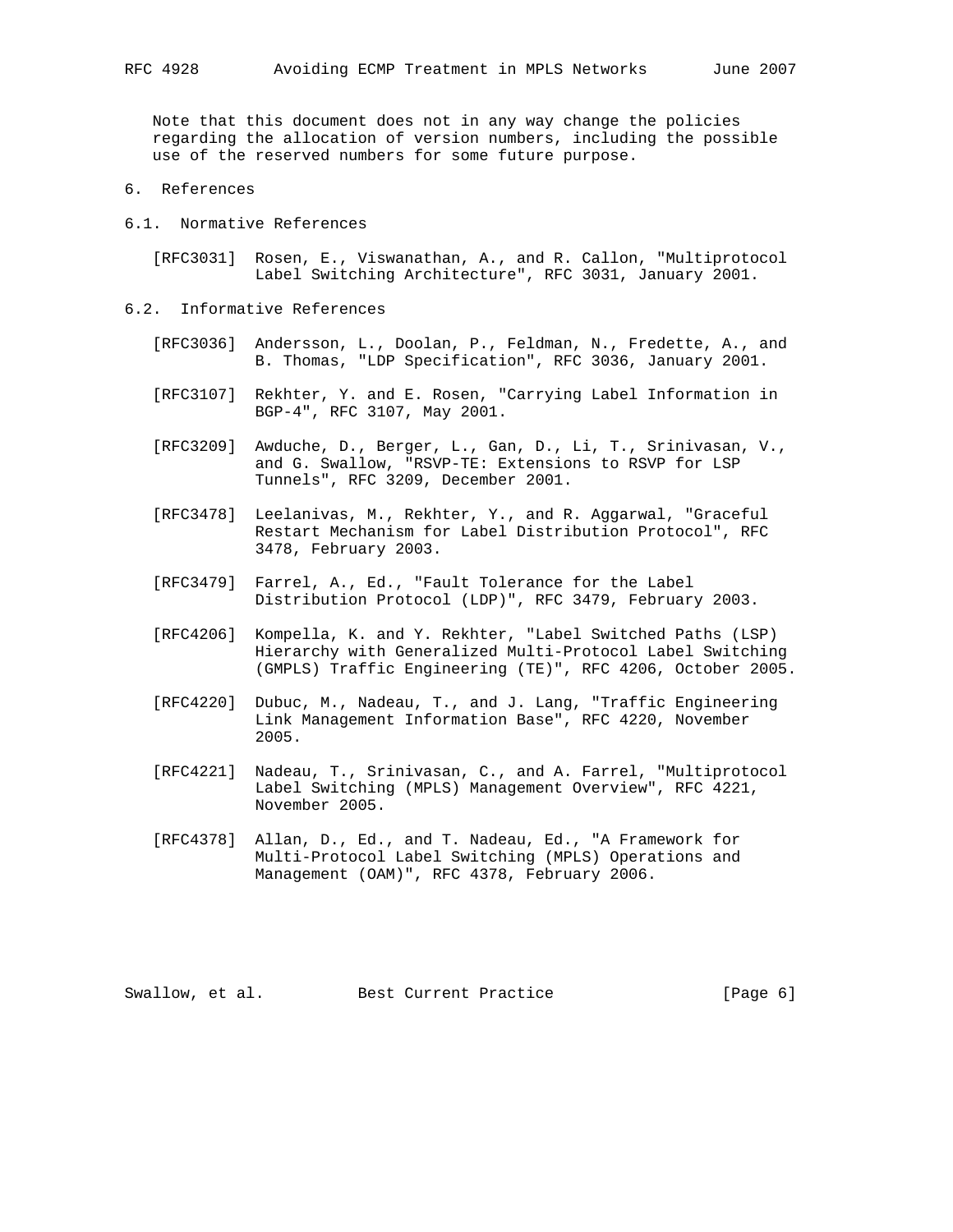- [RFC4379] Kompella, K. and G. Swallow, "Detecting Multi-Protocol Label Switched (MPLS) Data Plane Failures", RFC 4379, February 2006.
- [RFC4385] Bryant, S., Swallow, G., Martini, L., and D. McPherson, "Pseudowire Emulation Edge-to-Edge (PWE3) Control Word for Use over an MPLS PSN", RFC 4385, February 2006.

Authors' Addresses

 Loa Andersson Acreo AB Electrum 236 SE-146 40 Kista Sweden

EMail: loa@pi.se

 Stewart Bryant Cisco Systems 250, Longwater, Green Park, Reading, RG2 6GB, UK

EMail: stbryant@cisco.com

 George Swallow Cisco Systems, Inc. 1414 Massachusetts Ave Boxborough, MA 01719

EMail: swallow@cisco.com

Swallow, et al. Best Current Practice [Page 7]